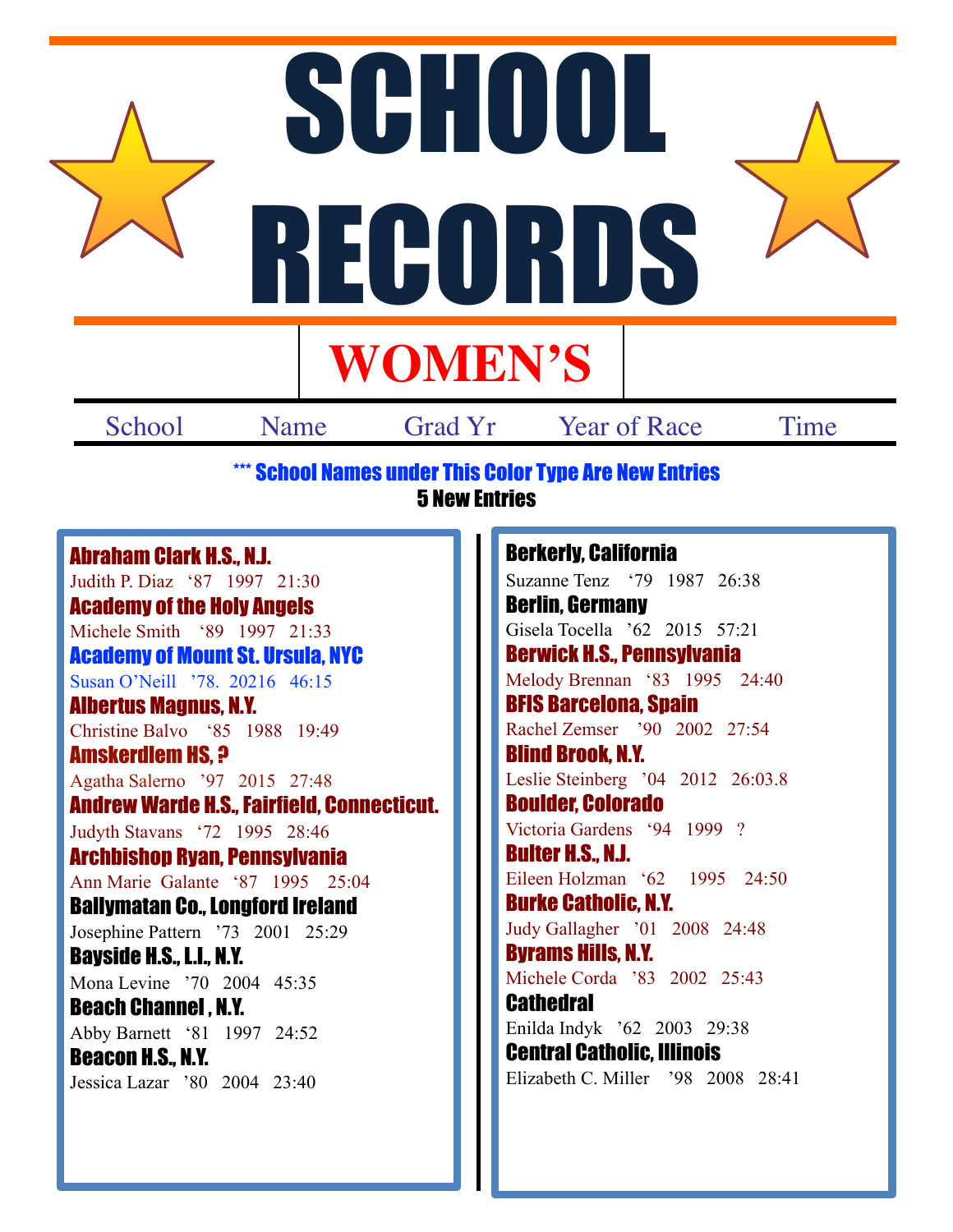Central High, Providence, Rhode Island Georgina Hepburn '65 1998 30:40 Chula Vista H.S., San Deigo, California Cynthia Ruiz '75 1997 21:47 Clarkstown North, N.Y. Linda Scheu '92 1995 18:08 Clarkstown South, N.Y. Kim Newsome '88 1996 18:54 Cohoes, N.Y Marcia Gates '71 2011 43:00 Colonie , N.Y. Lisa Viscardo '92 2012 28:05.3 Colunbia, N.J. Emily Trautmann '59 2001 38:32 Commack South, L.I., N.Y. Peri Kenny '77 2002 23:35 Cornwall, N.Y. Jennifer Halpin '94 2011 27:29 Dodge Voc H.S. Catherine Pacella '82 1997 30:27 Dwight, Englewood, N.J. Agnes Brenson '98 2009 29:14 East Miroa Syracus, N.Y. Kari Anne Bertrand '88 1997 17:36 Eduard Spranger Gymn., Reudenstadt, **Germany** Brigitte Weinberg '88 2003 29:59 Elkhart Memorial H.S., Indiana Ann McGrath-Angarola '78 1987 21:13 Elkins, West Virginia Bridget Steele '88 '2004 25:36 Fairlawn H.S., N. J. Janine Thomson '85 2011 29:27 Fargo North High, Fargo, North Dakota Tiffanee McCarney '97 2009 23:06 **Franciscan** Beth Duggan '87 2007 27:47

**Germany** Gisela Tuccillo '? 2002 35:18 Goshen H.S., N.Y. Alison Field '82 1990 19:44 Governor Livingston, N.J. Kritine Reilly '99 2002 25:43 Hammond Academy, S.C. Ingrid Estridge '79 1991 28:14 Haldane, N.Y. Miranda Neri '06 2012 24:26.1 Hall H.S., Little Rock, Arkansas Sarah Collins '78 1996 21:33 Hazleton, Pennsylvania Erin Bettine '78 1995 26:36 Hilton Central, N.Y. Gail Truatmann '95 2009 25:19 Hilton High, Virginia Jennifer Epter '98 2000 28:11 Holy Angels Academy, N.J. Stephiane Betz '10 2013 23:59 Homer H.S., N.Y. Michelle Franklin '87 1991 19:31 Hunterdon Central, N.J. Rehana Lanewala '01 2003 29:26 Hylton H.S., South Carolina Ingrid Estridge-Watzka '79 1991 28:14 Immaculate Heart Academy, N.J. Mimi Vilord '69 1996 23:39 Irvington H.S., N.Y. Janie Howell '65 1999 28:07 John Jay H.S., N.Y. Alessanda Lynch '82 1998 18:49 J.F. Kennedy, N.J. Robin Maloney '72 2004 25:39 J.P. Stevens, N.J. Monica Vazquez '01 2011 25:48 Ketcham H.S., N.Y. Marisa Sutera '81 1993 17:41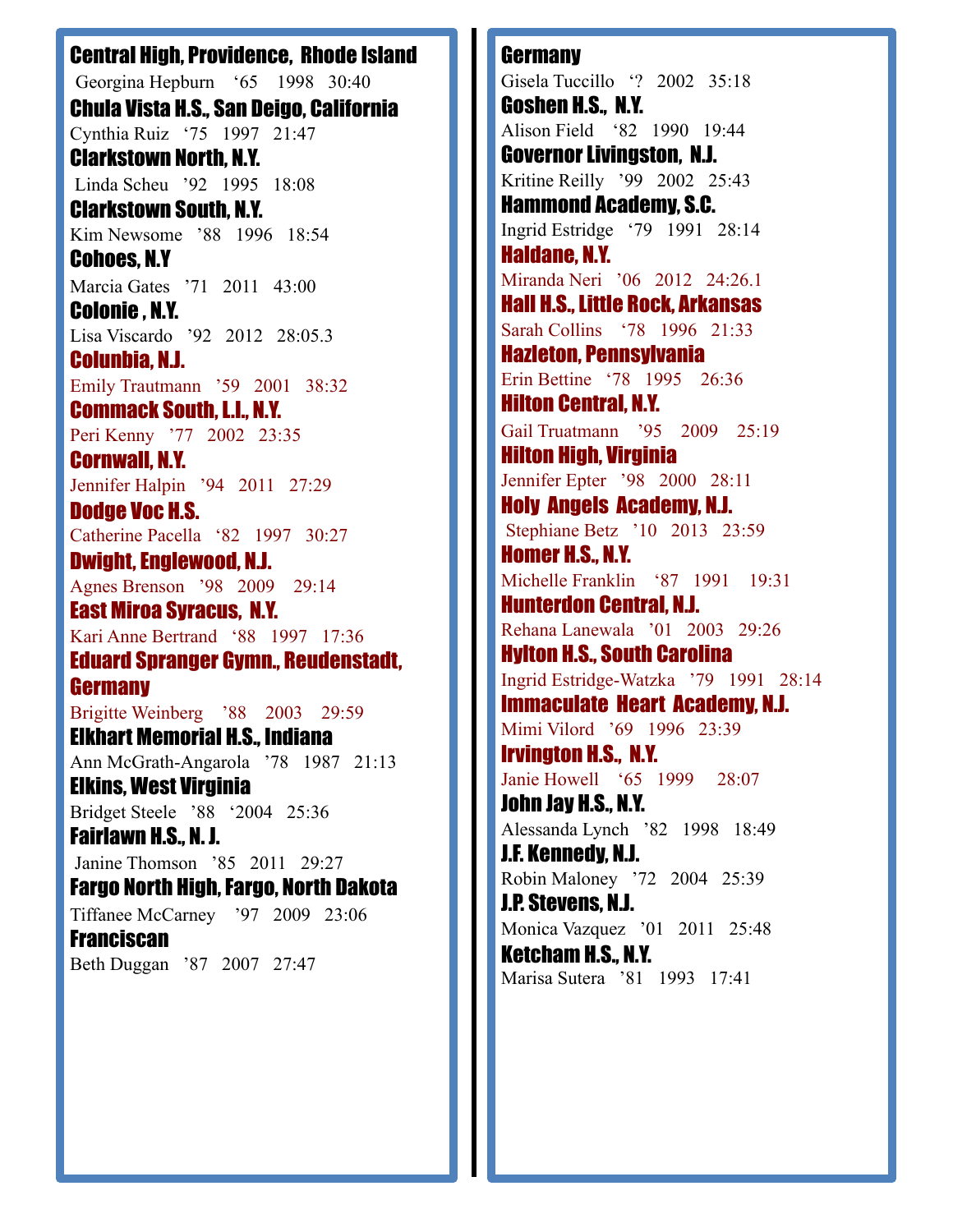Lakeland H.S., N.Y. Suzanne O'Keefe '88 1997 30:19 Lincolin H.S., N.Y. Michelle Tyler '74 1996 32:38 Locust Valley, N.Y. Diane Teetsel '77 2011 52:00 Los Altos, California Kelly Swirn '95 2004 18:14 Lower Richard H.S., Columbia, South Carolina Angel Roddy '88 2002 32:47 Mahopac H.S., N.Y. Bonnie Jeanne Regan '97 1999 19:28 Malverne, L.I., N.Y. Marianne McKay-Matthaei '78 2003 27:33 Marina Regina, L.I. Johane Thibodeau '84 1998 30:04 Marquette H.S., Chesterfield, Maryland Jill Crouther '99 2012 26:55.4 Martin Van Buren Loretta Schuellein '95 2007 25:24 Mary Rose Academy Lynne Rosner '76 2003 41:32 Memorial H.S., Elkhart, Ind Ann McGrath '78 1987 21:13 Midwood, Brooklyn, N.Y. Jessica Reinis '87 1995 23:23 Millbrook H.S., N.Y. Johanna Roth '04 2005 22:34 Milton Central, Connecticut Gail Truatmann '95 2003 28:05 Monroe Woodbury, N.Y. Kristin Schiesswohl '89 1999 17:57 Monterey H.S., California Carol Michalski '64 1990 25:28 Montoursville, Pa. Joan Winslow '90 2003 22:16 Nanuet H.S., N.Y. Rita Keahon '83 1990 17:58 Newburgh Free Academy, N.Y. Katie Guarracino-Baloga '92 1997 19:52 New Providence HS,N.J. Courtney Connolly '? 2016 26:55

North Babylon L.I., N.Y. Elsa Valente '81 2013 24:03 North Rockland H.S., N.Y. Nancy Sayre '86 1986 19:04 Northern Highlands H.S., N.J. Debbie Hollender '71 1998 30:33 Northern Valley Regional, N.J. Carol Yoon '93 1999 19:09 Nyack H.S., N.Y. Annie Oakley '80 1998 21:13 Oklahoma School of Science & Mathematics, Oklahoma Amy Ross-Scherer '92 1999 18:39 Old Tappan, N.J. Laura Hudson '77 1987 21:55 Onteora HS, NY Carly Jesik '05 2015 37:14 Our Lady of Perpetual Help, Brooklyn, N.Y. Diane Jacob '76 2002 26:14 Our Lady of Victory, Dobbs Ferry, N.Y. Eileen O'Rourke '80 2011 29:31 Pascack Valley H.S., N.J. Laura Wanamaker '82 1996 28:14 Pearl River H.S., N.Y. Nathale Marquis '88 1988 19:25 **Pennridge** Kimberly Harns '88 1996 22:28 Pequannock TWP., N.J. Jean Greaves '81 1989 25:02 Phillipsburg, N.J. Heather Cronce '91 1996 21:21 Pine Crest, Florida Jean Lipman '91. 2016 30:24 Potomac, Virgina Jennifer Markiewicz '92 2003 24:19 Potomac, Maryland Jen Wegman '96 2012 32:53.6 Prescott H.S., Prescott, Wisconsin Catherine Dillon '96 2012 25:46.6